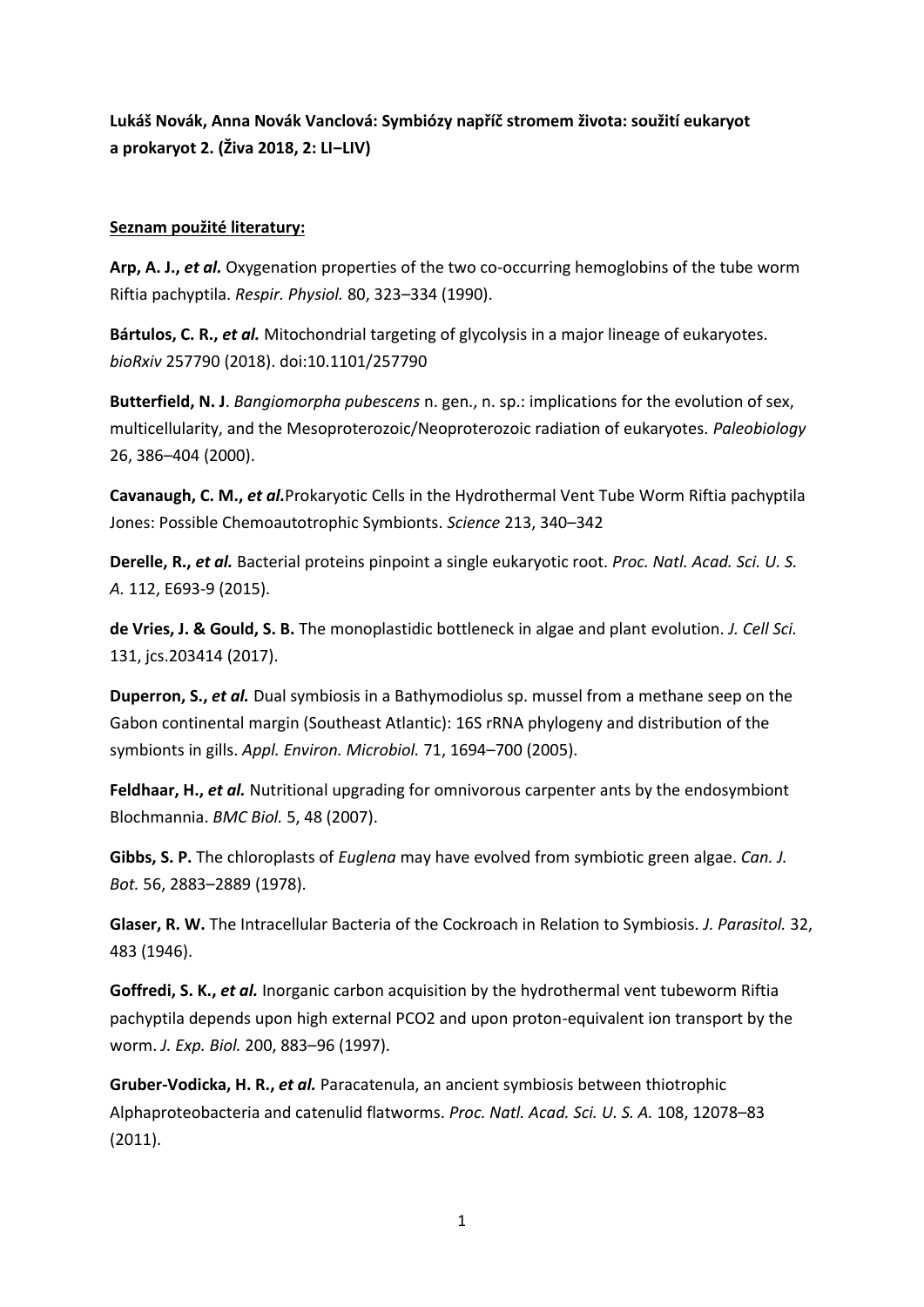**Hadariová, L.,** *et al.* Reductive evolution of chloroplasts in non-photosynthetic plants, algae and protists. *Curr. Genet.* 1–23 (2017). doi:10.1007/s00294-017-0761-0

**Hirano, T.,** *et al.* Moss Chloroplasts Are Surrounded by a Peptidoglycan Wall Containing D-Amino Acids. *Plant Cell* 28, 1521–32 (2016).

**Janouškovec, J.,** *et al.* A New Lineage of Eukaryotes Illuminates Early Mitochondrial Genome Reduction. *Curr. Biol.* 27, 3717–3724.e5 (2017).

**Karnkowska, A.,** *et al.* A Eukaryote without a Mitochondrial Organelle. *Curr. Biol.* 26, 1274–84 (2016).

**Keeling, P. J.** Diversity and evolutionary history of plastids and their hosts. *Am. J. Bot.* 91, 1481– 1493 (2004).

**Kikuchi, Y. & Fukatsu, T.** Endosymbiotic bacteria in the esophageal organ of glossiphoniid leeches. *Appl. Environ. Microbiol.* 68, 4637–41 (2002).

**Kroth, P. G.** Protein transport into secondary plastids and the evolution of primary and secondary plastids. *Int. Rev. Cytol.* 221, 191–255 (2002).

**Leger, M. M.,** *et al.* Organelles that illuminate the origins of Trichomonas hydrogenosomes and Giardia mitosomes. *Nat. Ecol. Evol.* 1, 92 (2017).

**López-Sánchez, M. J.,** *et al.* Blattabacteria, the endosymbionts of cockroaches, have small genome sizes and high genome copy numbers. *Environ. Microbiol.* 10, 3417–3422 (2008).

**Łukasik, P.,** *et al.* Multiple origins of interdependent endosymbiotic complexes in a genus of cicadas. *Proc. Natl. Acad. Sci. U. S. A.* 115, E226–E235 (2018).

**Marin, B.,** *et al.* A Plastid in the Making: Evidence for a Second Primary Endosymbiosis. *Protist* 156, 425–432 (2005).

**McFadden, G. I. & van Dooren, G. G.** Evolution: Red Algal Genome Affirms a Common Origin of All Plastids. *Curr. Biol.* 14, R514–R516 (2004).

**Minic, Z. & Hervé, G.** Biochemical and enzymological aspects of the symbiosis between the deep-sea tubeworm Riftia pachyptila and its bacterial endosymbiont. *Eur. J. Biochem.* 271, 3093– 3102 (2004).

**Mujer, C. V.,** *et al.* Chloroplast genes are expressed during intracellular symbiotic association of Vaucheria litorea plastids with the sea slug Elysia chlorotica. *Proc. Natl. Acad. Sci.* 93, (1996).

**Ponce-Toledo, R. I.,** *et al.* An Early-Branching Freshwater Cyanobacterium at the Origin of Plastids. *Curr. Biol.* 27, 386–391 (2017).

**Roger, A. J.,** *et al.* The Origin and Diversification of Mitochondria. *Curr. Biol.* 27, R1177–R1192 (2017).